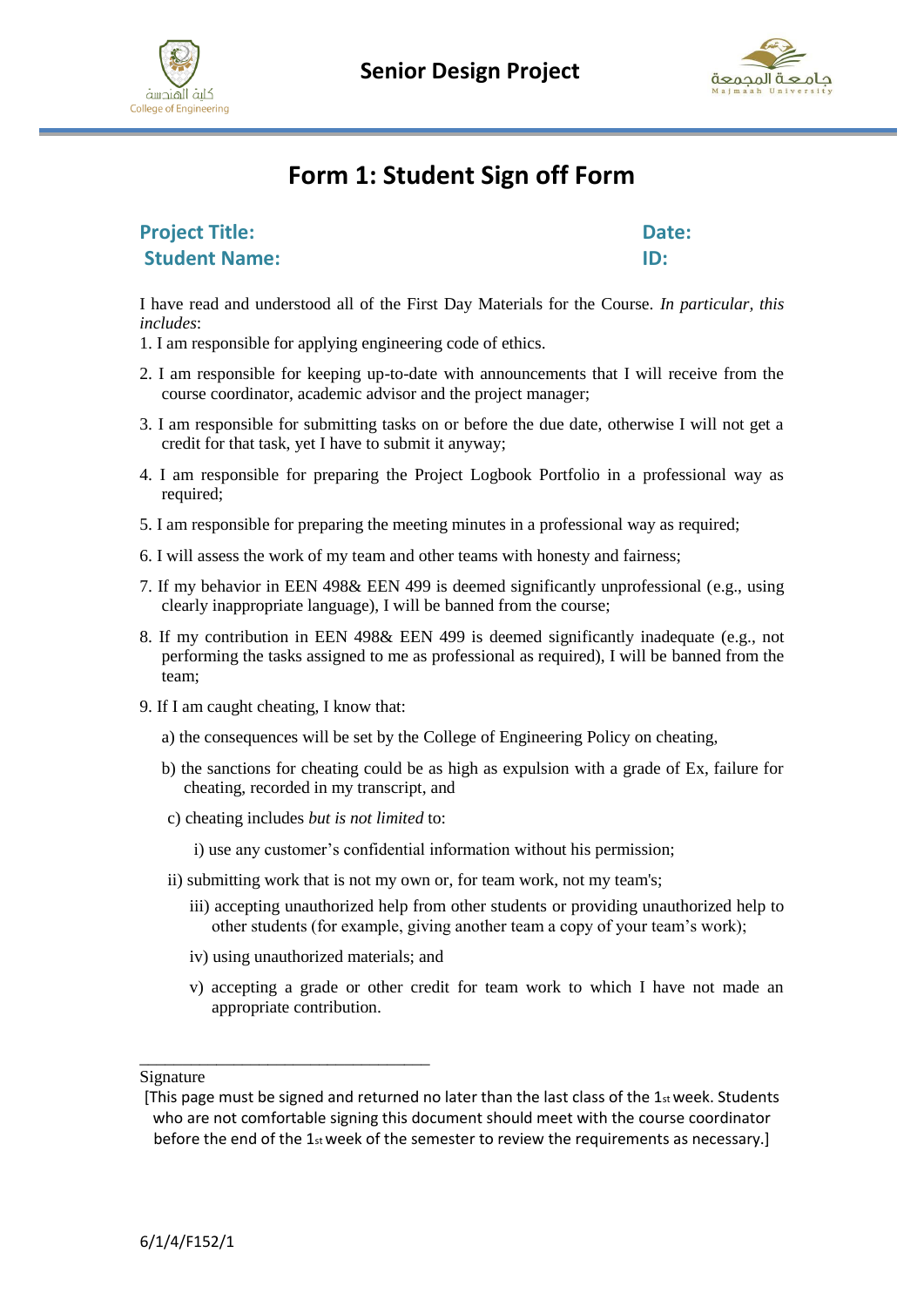



#### **Form 2: Senior Project Proposal Form Senior Project I&II**

| Course:               | <b>ME498</b> |
|-----------------------|--------------|
| <b>Project Title:</b> |              |
|                       |              |
|                       |              |
|                       |              |
| <b>Supervisor (s)</b> |              |

#### **Description**



#### **Objectives**

#### **Special Requirements**

#### **Requirements**

| <b>Ensure components</b> | <b>Task/Description</b> | Confirm |
|--------------------------|-------------------------|---------|
|                          |                         |         |
|                          |                         |         |
|                          |                         |         |
|                          |                         |         |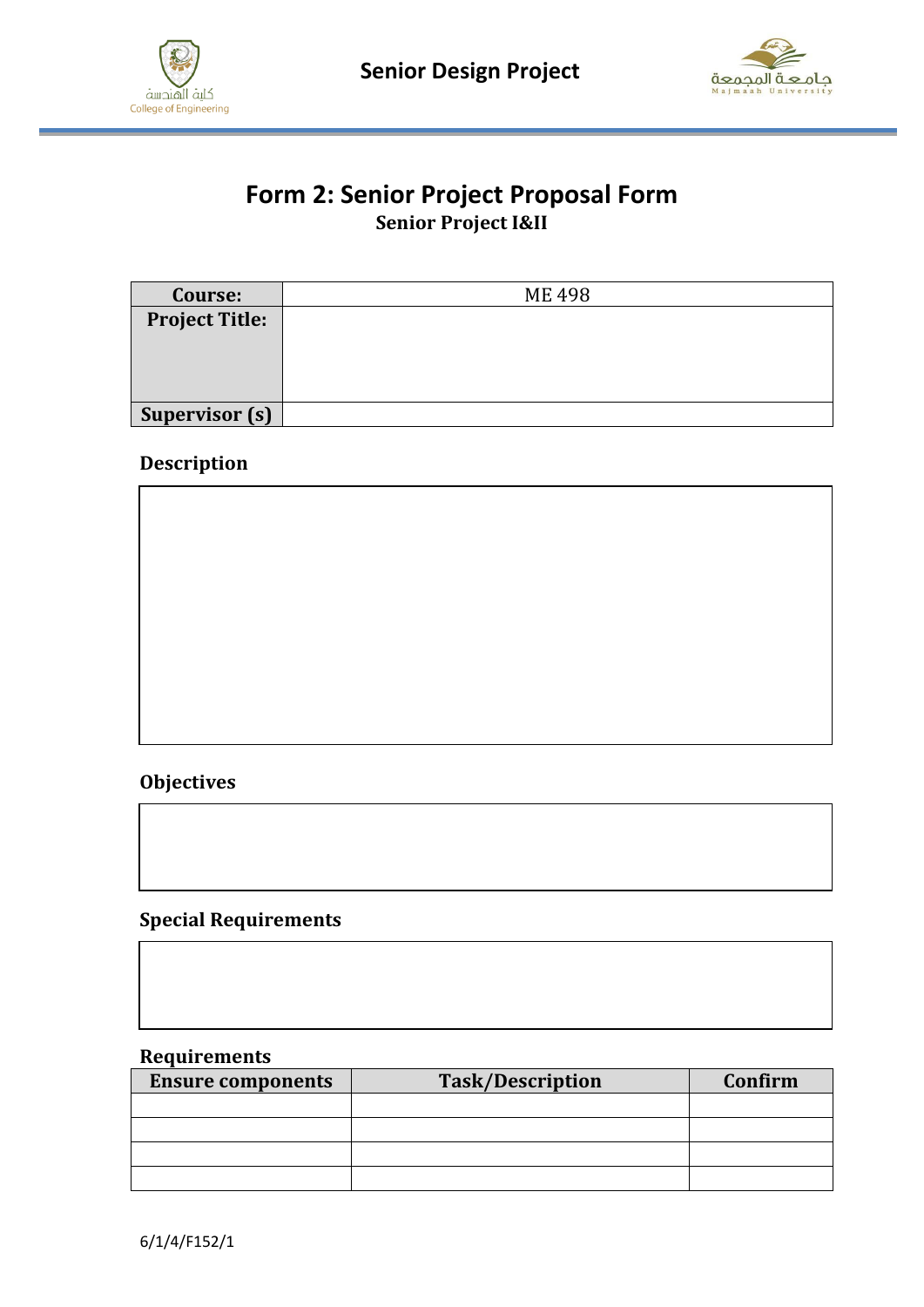



## **Form 3: Senior Project Selection Form**

This form has to be completed by a group of students (3-4 students) for doing a team project. The group students will be assigned one project by the program on the basis of the group choices.

Eligible students to take senior design must complete certain prerequisite courses and must meet special requirements. These are:

| <b>Student ID</b> | <b>Student Name</b> | <b>Signature</b> |
|-------------------|---------------------|------------------|
|                   |                     |                  |
|                   |                     |                  |
|                   |                     |                  |
|                   |                     |                  |
|                   |                     |                  |
|                   |                     |                  |

| <b>Project Title:</b> |  |
|-----------------------|--|
|                       |  |
|                       |  |

| Supervisor (s) | <b>Signature</b> |
|----------------|------------------|
|                |                  |
|                |                  |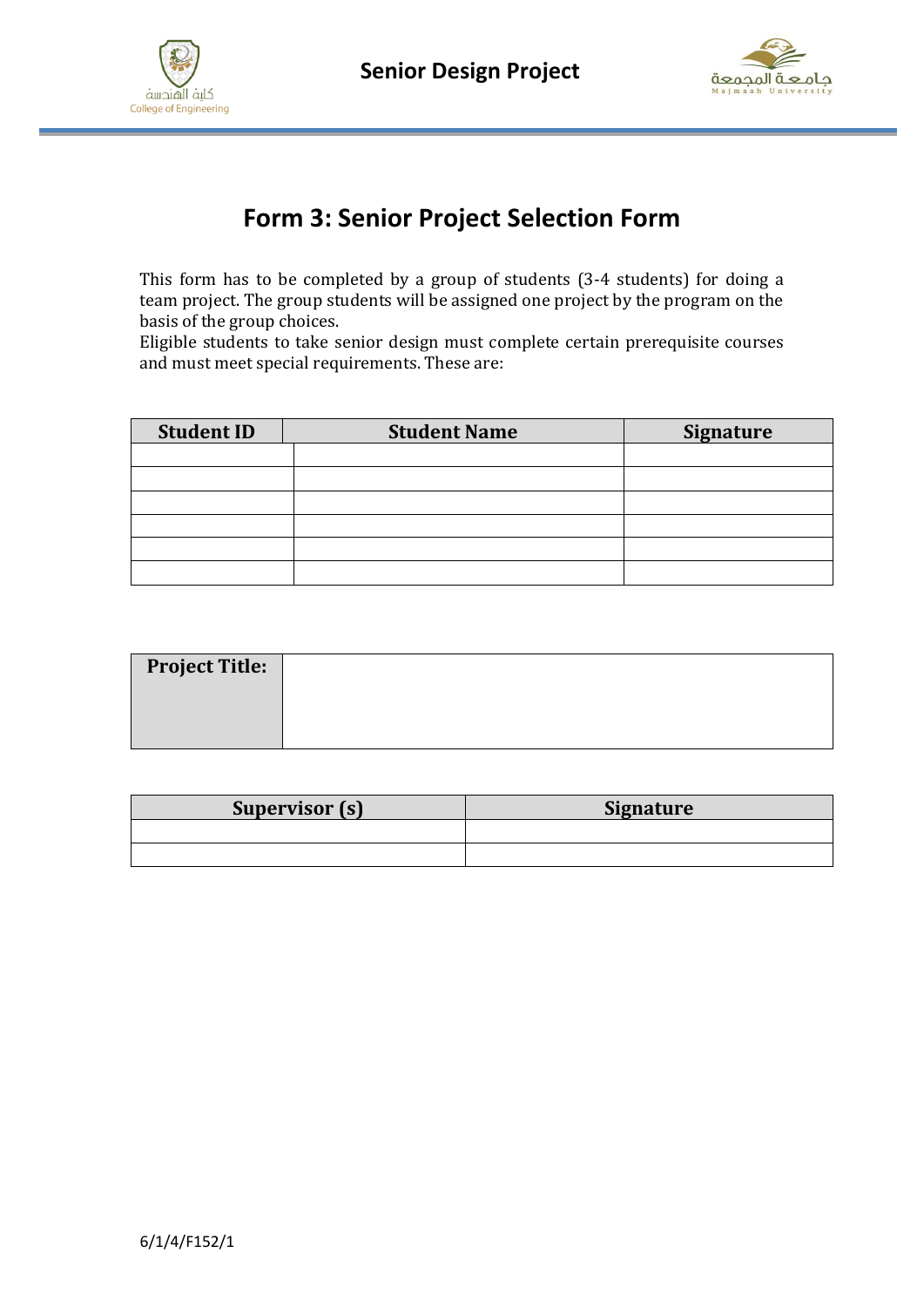

 **Senior Design Project**



# **Form 4: Attendance Sheet**

**Project Title:** Year/Semester: **Student Name:** ID:

| No.            | <b>Date</b> | <b>Supervisor name</b> | <b>Signature</b> |
|----------------|-------------|------------------------|------------------|
| 1              |             |                        |                  |
| $\overline{2}$ |             |                        |                  |
| 3              |             |                        |                  |
| 4              |             |                        |                  |
| 5              |             |                        |                  |
| 6              |             |                        |                  |
| 7              |             |                        |                  |
| 8              |             |                        |                  |
| 9              |             |                        |                  |
| 10             |             |                        |                  |
| 11             |             |                        |                  |
| 12             |             |                        |                  |
| 13             |             |                        |                  |
| 14             |             |                        |                  |
| 15             |             |                        |                  |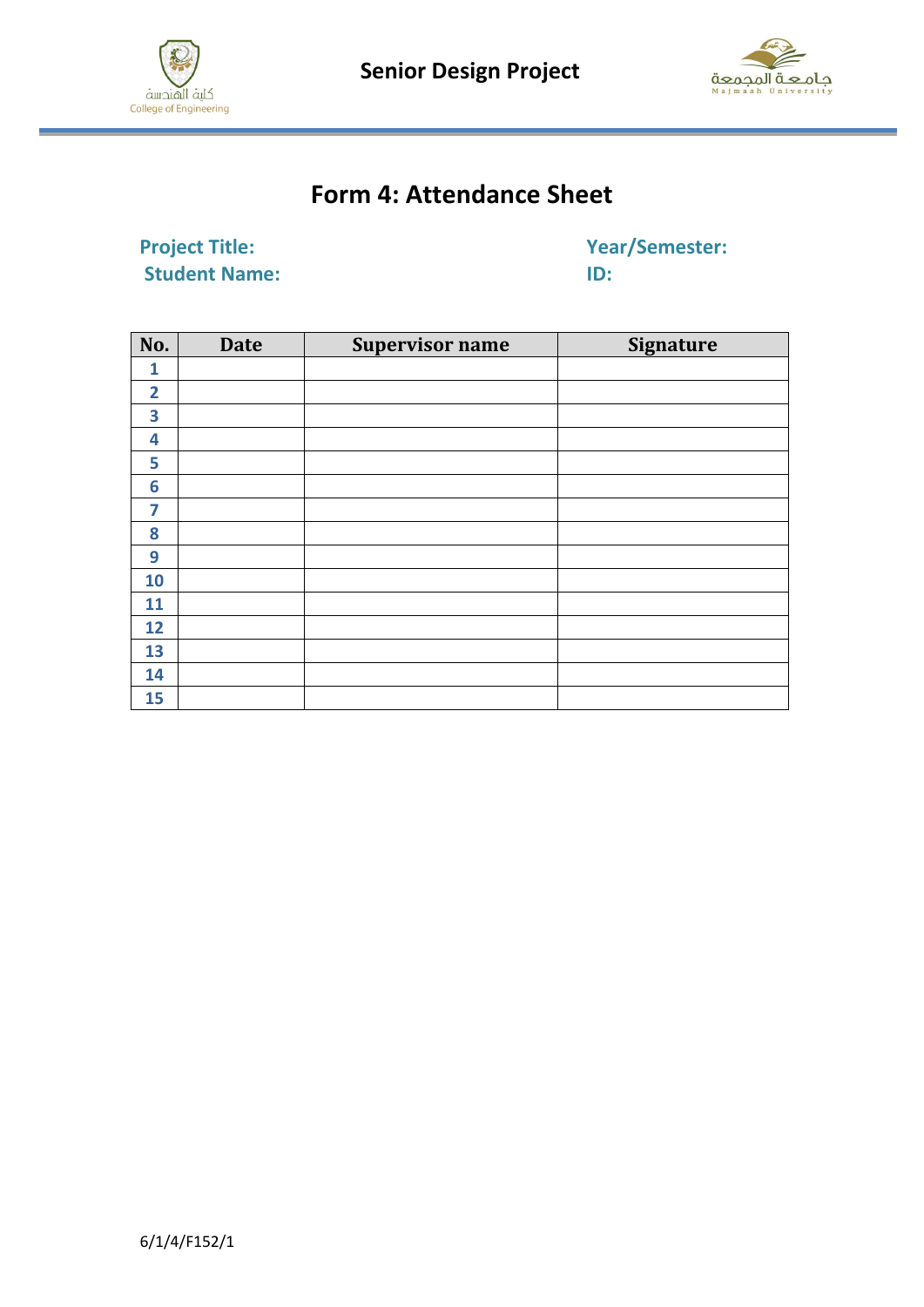



## **Form 5: Progress Report**

**Project Title:** Semester/Year: Student Name: Semester/Year: Student Name: Semester/Year: Student Name: Semester/Year: Student Name: Semester/Year: Student Name: Semester/Year: Student Name: Semester/Year: Student Name: St **Student Name: Supervisor Name:**

| <b>Procedure</b> | <b>Task given</b><br>date | <b>Task due</b><br>date | <b>Date</b><br>completed | <b>Supervisor</b><br>signature |
|------------------|---------------------------|-------------------------|--------------------------|--------------------------------|
|                  |                           |                         |                          |                                |
|                  |                           |                         |                          |                                |
|                  |                           |                         |                          |                                |
|                  |                           |                         |                          |                                |
|                  |                           |                         |                          |                                |
|                  |                           |                         |                          |                                |
|                  |                           |                         |                          |                                |
|                  |                           |                         |                          |                                |
|                  |                           |                         |                          |                                |
|                  |                           |                         |                          |                                |
|                  |                           |                         |                          |                                |
|                  |                           |                         |                          |                                |
|                  |                           |                         |                          |                                |
|                  |                           |                         |                          |                                |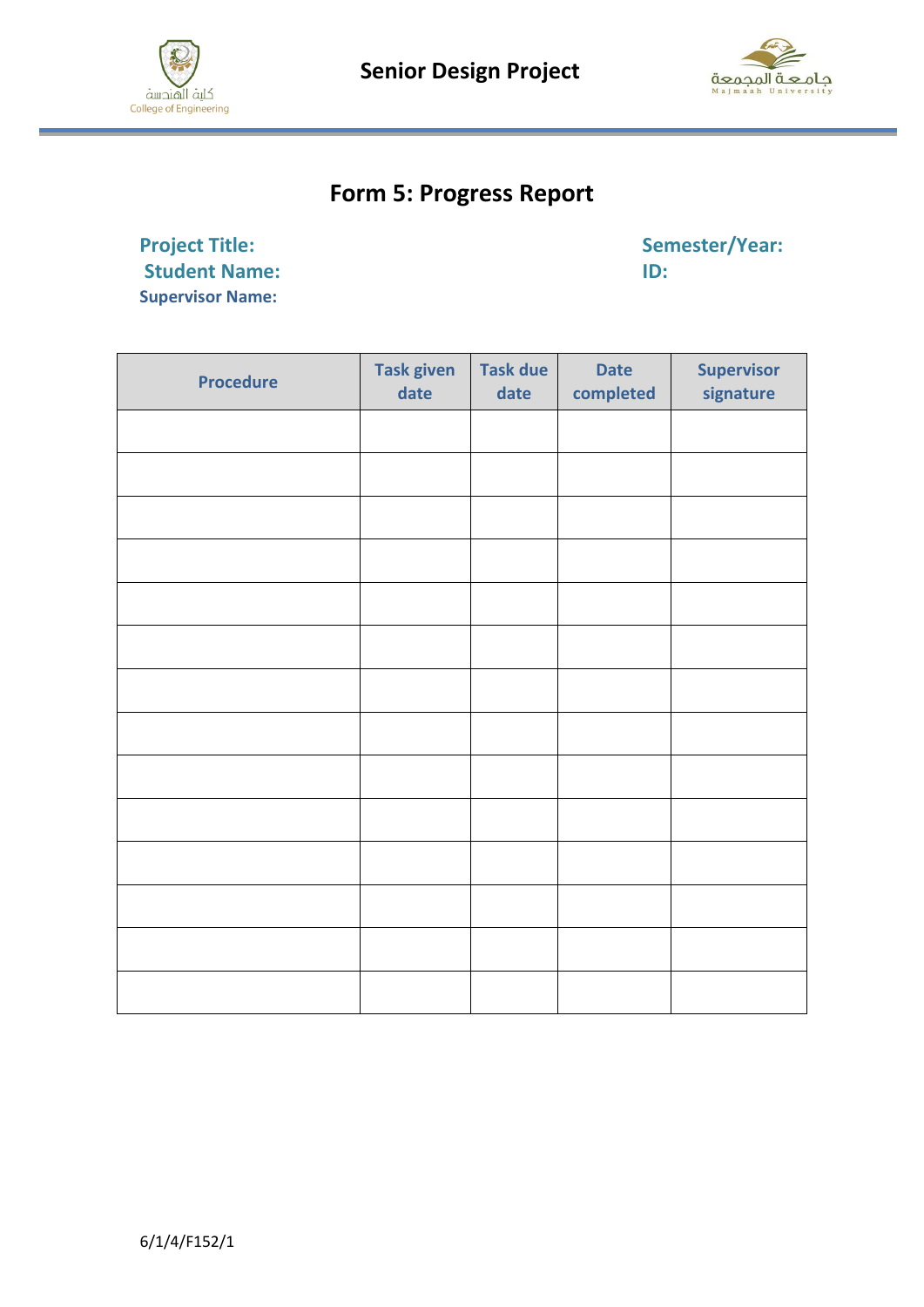



# **Form 6a: SENIOR DESIGN PROJECT (ME 498/ ME 499) EVALUATION**

| Semester: |  |  |  |  |  |  |  |  |  |
|-----------|--|--|--|--|--|--|--|--|--|
|           |  |  |  |  |  |  |  |  |  |
|           |  |  |  |  |  |  |  |  |  |

Student Name: …………………………………………………… ID No.: ………………….

| <b>SLO</b><br><b>Evaluation Criteria</b>                                                 |              | <b>KPI</b> |           | <b>Marks</b>      |                   |         |  |  |  |  |
|------------------------------------------------------------------------------------------|--------------|------------|-----------|-------------------|-------------------|---------|--|--|--|--|
|                                                                                          |              | No.        | Out<br>of | <b>Examiner-1</b> | <b>Examiner-2</b> | Average |  |  |  |  |
| Organizing the written material according to<br>the predefined project writing standards | g            | 27         | 3         |                   |                   |         |  |  |  |  |
| Comprehensive literature review                                                          | $\mathbf h$  | 33, 34     | 3         |                   |                   |         |  |  |  |  |
| Problem identification and solution approach                                             | $\mathbf{C}$ | 12         | 3         |                   |                   |         |  |  |  |  |
| Accuracy of developed mathematical model /<br>system design.                             | a            | 1, 2       | 3         |                   |                   |         |  |  |  |  |
| Planning, conducting, and analyzing<br>experimental results                              | $\mathbf b$  | 6, 8       | 3         |                   |                   |         |  |  |  |  |
| Manipulation of obtained results                                                         | k            | 43         | 3         |                   |                   |         |  |  |  |  |
| Conclusions and recommendations                                                          | e            | 20         | 3         |                   |                   |         |  |  |  |  |
| Student readiness for project defense                                                    | d            | 15         | 4         |                   |                   |         |  |  |  |  |
| Student self-confidence, accuracy and honesty                                            | f            | 24         | 4         |                   |                   |         |  |  |  |  |
| Improved engineering thinking and<br>engineering sense of the student                    | $\mathbf{1}$ | 37         | 6         |                   |                   |         |  |  |  |  |
| Clear and organized answering of questions                                               |              | 44         | 5         |                   |                   |         |  |  |  |  |
| <b>TOTAL</b>                                                                             |              |            | 40        |                   |                   |         |  |  |  |  |

|            |                         | <b>Average Marks</b><br>(40%) |  |
|------------|-------------------------|-------------------------------|--|
| Examiner-1 |                         | Examiner-2                    |  |
|            |                         |                               |  |
|            |                         |                               |  |
|            | <b>Supervisor Name:</b> | Supervisor's Evaluation       |  |
|            | Signature:              | $(60\%)$                      |  |

| <b>Total Marks</b> | Number | Words                                       |
|--------------------|--------|---------------------------------------------|
| $(100\%)$          |        |                                             |
|                    |        |                                             |
|                    |        | ---<br>$\sim$<br>$\sim$ $\sim$<br>$\bullet$ |

**Moderation Committee**

Coordinator Signature:

Date: